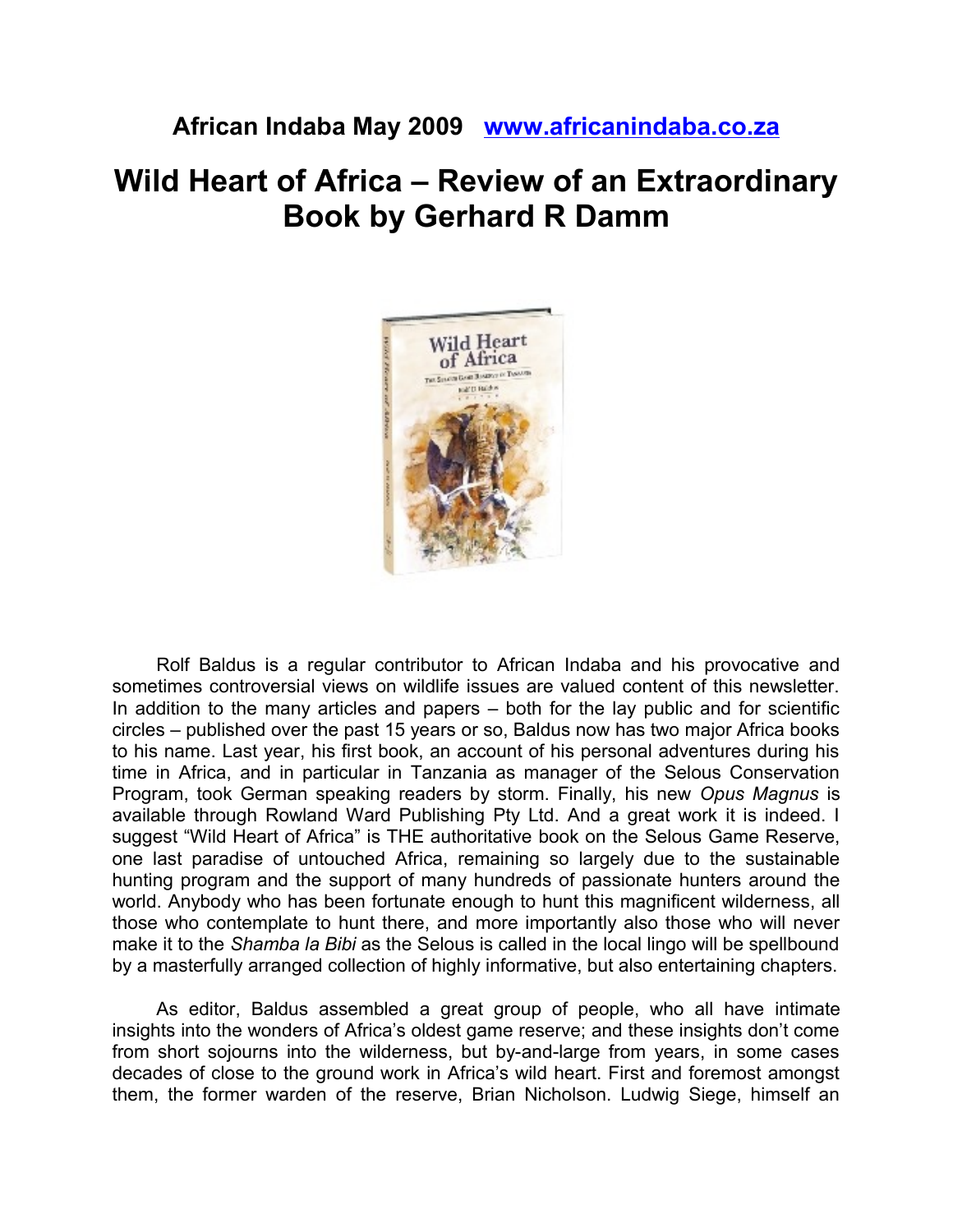African stalwart of the German Development Corporation GTZ, writes an authoritative chapter about the eccentric first warden of the Selous, Iodine Ionides. In his chapter, Nicholson describes the devastating sleeping sickness epidemic and the *Kihamu* ensuing evacuation process which led to the depopulation of Liwale and Mahenge. This status should never change again. Nicholson may be considered as the father of hunting safaris into the Selous, strongly supported by Major Bruce Kinloch, at that time head of the game department. He explains in short and clear words, why hunting safaris provide the bread and butter to maintain the reserve, much more so than photographic safaris (sometimes erroneously called eco-tourism).



 **This Greater Kudu is the last African trophy shot by Frederick Courteney Selous, taken in 1915. The portrait and trophy were hanging in the library of the late Commander G. M. B. Selous (Reproduced from "Wild Heart of Africa")**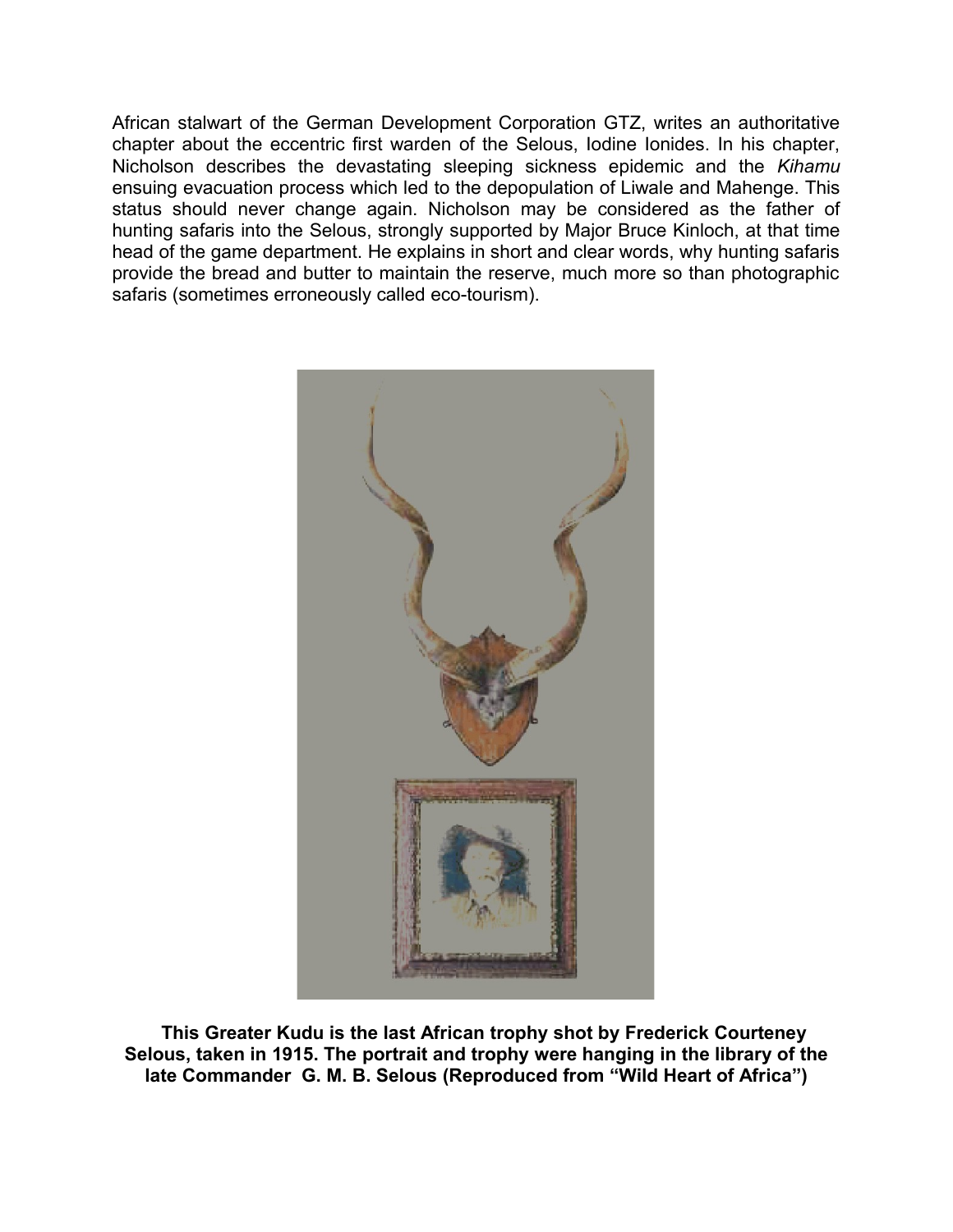Gerald Bigurube, who started as a junior warden in the Selous was the Tanzanian counterpart of Rolf Baldus during the latter's years as Selous Conservation program project manager; now Bigurube is director general of TANAPA (Tanzanian National Parks Organization), His exploits are aptly described in Baldus' chapter about "Decline and Recovery" covering the all-out war against commercial poaching gangs which halved the Selous' elephant population in the early 1980s. With dry humor, but some sense of bitterness, Baldus recounts the futile efforts of well-meaning but amateurish animal welfare organizations, and how the millions of dollars collected by them failed to turn up on the ground where they were needed for conservation. No or very little money was made available from these funds, collected by playing to the global public's emotions; the equipment sent was either unusable in the harsh environment of the Selous, or it did not function. Baldus highlights that income generated from photographic tourism could not sustain the reserve and constituted only 10% of the revenue. Safari hunting income soon boosted the reserve's annual retained revenue from US\$2 per square kilometer (1987) to US\$55 in 2003. Baldus also critically remarks that the Tanzanian Government cut this sustainable funding stream by more than half after the project came to an end. In another chapter, "Past, Present and three Scenarios for the Future, Baldus focuses on "Use it or lose it", the involvement of rural people and community-based conservation, he discards the notion of absolute protection and recommends that Tanzania follow best practices to achieve the high standards laid down in the Tanzanian Wildlife Policy.

Hunting does have its rightful place in Baldus' book. The late Rolf Rohwer, experienced professional hunter and outfitter for decades, gives an overview over the hunting blocks, how safaris are run, camps built and accessed and how a typical safari day rolls out. Ludwig Siege spins the stories of the "Hunting and Hunters of Old", spiced with many historical photos, starting with James Sutherland's elephant exploits, and two hitherto unpublished (in English) hunting stories from the early 1920s. These are complemented by another English "first" of Wilhelm Kuhnert's (the famous painter) antelope hunts and some stories from General von Lettow-Vorbeck, the last commander of the Imperial German troops in East Africa. Finally the hunting stories of the wardens lead to the modern times with Rolf Rohwer's harrowing lion experience in a personal letter to Rolf Baldus. The chapter ends in Baldus himself being chased up a tree by a wounded buffalo. Baldus also describes the dangerous job of hunting *simba watu,* man-eating lion, and includes a death portrait of Osama, the notorious man-eater of the Rufiji.

Another chapter deals with the Selous-Niassa wildlife corridor at the Tanzanian-Mozambique border. Baldus and Hahn interweave history, people, culture and conservation with some spell-binding photographs. The story finds a continuation in some hair-rising accounts of chasing elephant bulls with dart guns, collaring them (and de-collaring them again after the study has been concluded).- a real close-up story of hard and effective conservation work.

History doesn't come short-changed neither – from the early years of Shamba-la-Bibi, when the Kaiser ruled at the Rufiji, and a chapter peppered with rare historic maps